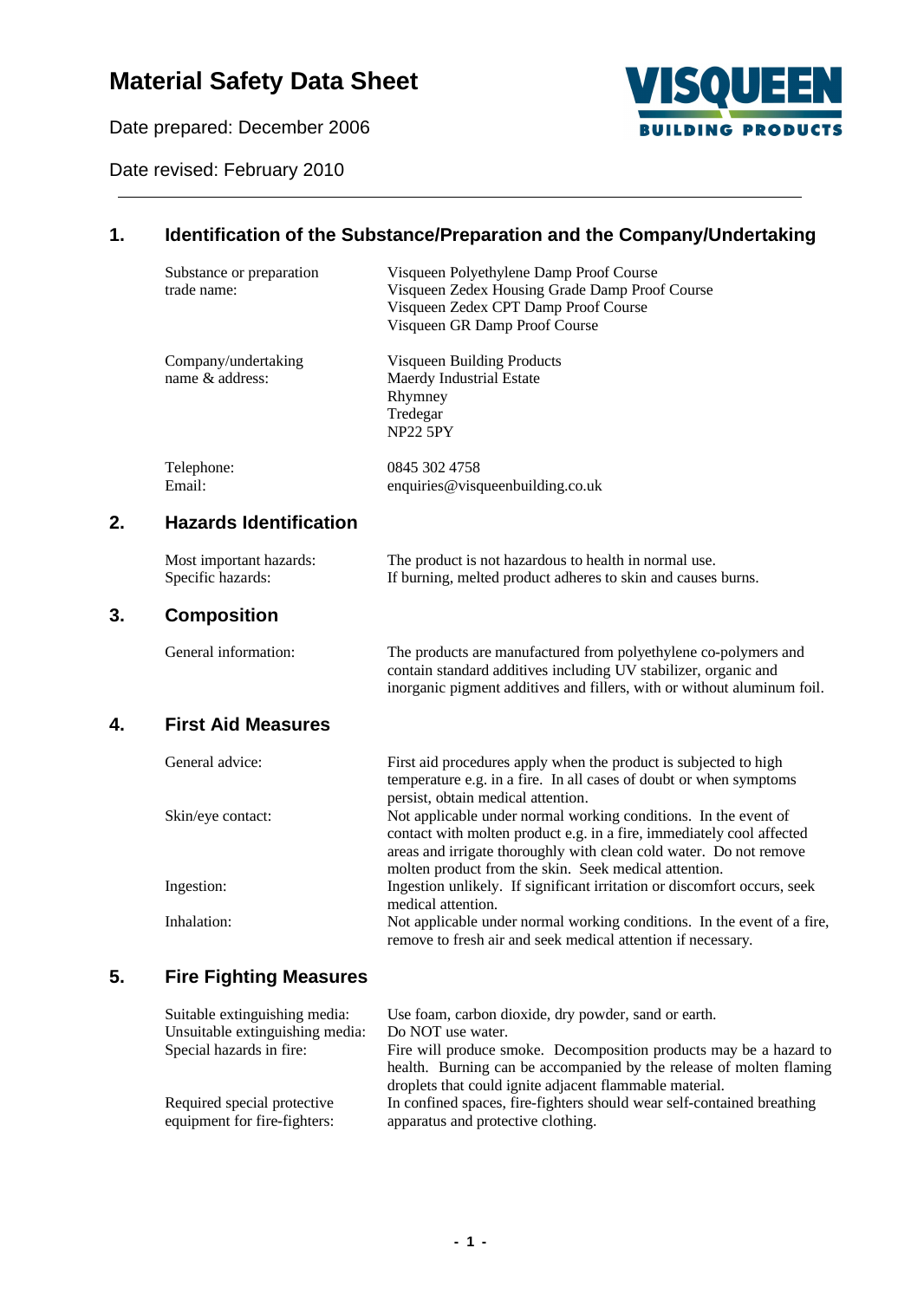## **Material Safety Data Sheet**

**6. Accidental Release Measures**

Date prepared: December 2006



Date revised: February 2010

## General information: Not applicable. **7. Handling and Storage** Handling precautions: Employ safe lifting procedures when handling rolls.<br>Storage precautions: Store under cover away from sources of heat and ign Store under cover away from sources of heat and ignition. **8. Exposure Controls and Personal Protection** Exposure control: Not applicable. Personal protection equipment - Foot protection: Wear safety shoes when handling rolls. Hand protection: Wear heavy duty gloves to protect against skin abrasion or cuts. Hygiene measures: Good hygiene measures should be followed at all times. **9. Physical and Chemical Properties** Appearance: Sheet material in roll form. Odour: None. Water solubility: Insoluble. **10. Stability and Reactivity** Conditions to avoid: Stable under normal handling and storage conditions. Materials to avoid: Strong oxidizing agents. Solvents or solvented products. Hazardous decomposition products: Smoke, carbon monoxide, carbon dioxide. **11. Toxicological Information** General information: No known hazard. **12. Ecological Information** General information: The product is not biologically decomposable. It degrades under prolonged ultraviolet exposure. It floats on water and is insoluble in water. No bioaccumulation known. The product is non toxic. **13. Disposal Considerations** General information: The product is classified as equivalent to municipal waste. It can be reused or recycled. Dispose of waste material in accordance with national and local regulations.

#### **14. Transport Information**

| General information: | Not classified for Road, Rail, Sea or Air Transport. |  |
|----------------------|------------------------------------------------------|--|
|                      |                                                      |  |